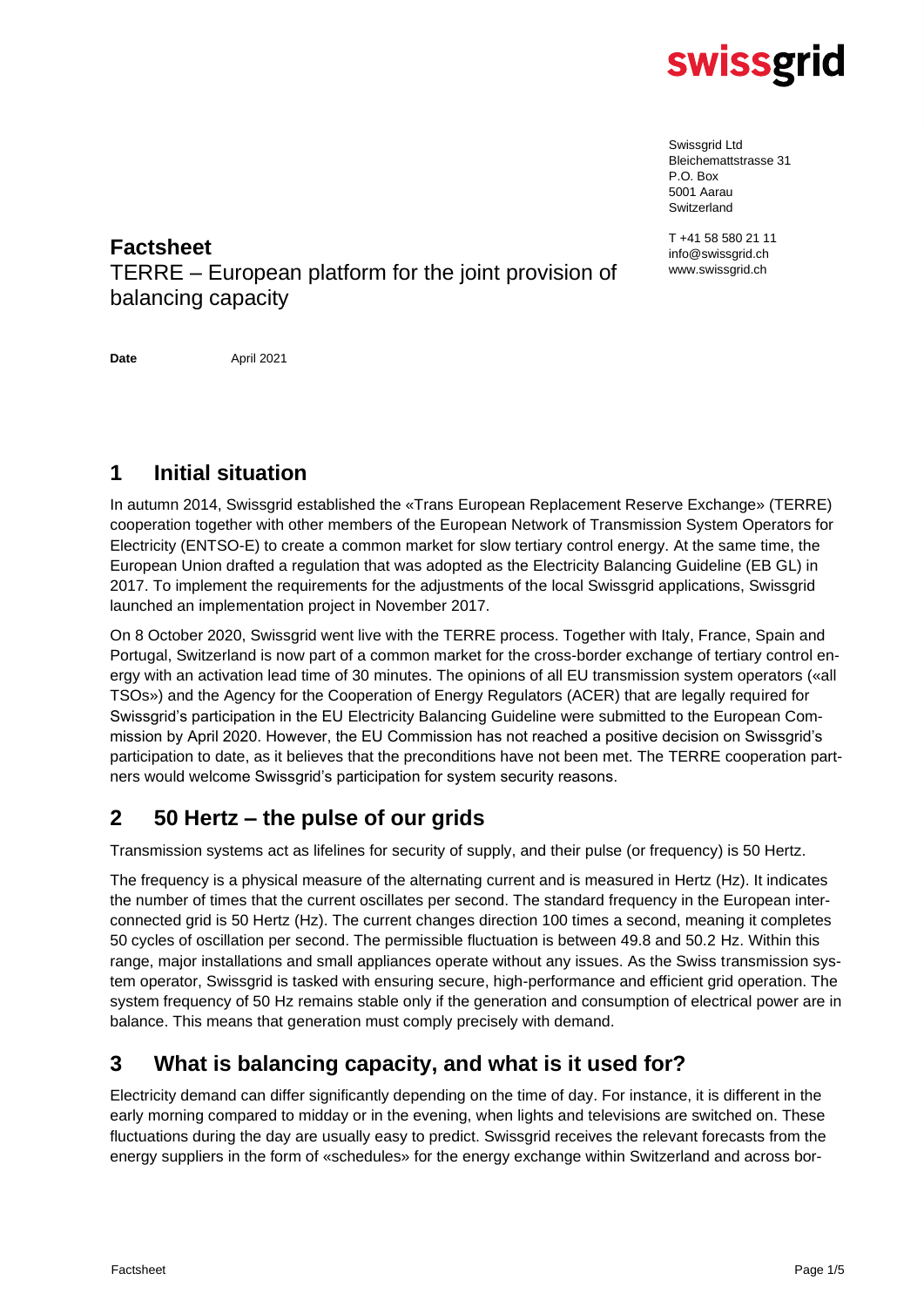ders. In the grid control rooms in Aarau and Prilly, Swissgrid ensures 24/7 that the balance between generation and consumption is maintained and that reserves are available to compensate for frequency fluctuations and imbalances in the Swiss control area at all times. These imbalances inevitably occur because planned electricity consumption never exactly matches actual consumption, and fluctuations can also occur on the generation side.

In addition to these normal plan/actual deviations, however, unplanned events can also occur, which lead to a significant imbalance between generation and consumption and require a rapid response by the transmission system operator. For these kinds of cases, balancing capacity is also reserved to stabilise the grid in the event of disturbances.

Balancing capacity or control energy is the energy that a system operator needs to balance unforeseen power fluctuations in the grid. The grid frequency can fluctuate and be destabilised in both directions: if electricity consumption exceeds the supply, positive control energy is needed to establish equilibrium. This means that either more electricity needs to be quickly generated and fed into the grid, or electricity consumption needs to be reduced. Conversely, where supply is too high and demand for electricity is too low, negative control energy is used – electricity consumption is rapidly increased, or electricity generation needs to be reduced.

Transmission system operators have access to three balancing power qualities:

- **Primary control energy**, which is accessed to rapidly stabilise the grid **within 30 seconds** (automatically activated in the generator of the power plant). All across Europe, for example, hydropower plant and battery generators immediately respond to a frequency deviation and supply more electricity. The primary control is used only for initial stabilisation and is replaced by secondary control as quickly as possible so that it is available for the next deployment.
- **Secondary control energy** must be available **within five minutes** (activated by the central load frequency controller at Swissgrid). It is typically provided by hydropower plants, which release more water to generate more electricity or pump more water to increase electricity consumption. Or the hydropower plants decrease their output to reduce the «excess» electricity. Swissgrid adjusts the unexpected additional and reduced generation the day after via «post-scheduling» to indemnify the balance groups.
- **Tertiary control energy** is the slowest form of control energy. If primary and secondary control are insufficient, Swissgrid manually activates (via the operator) tertiary control **after 15 minutes**.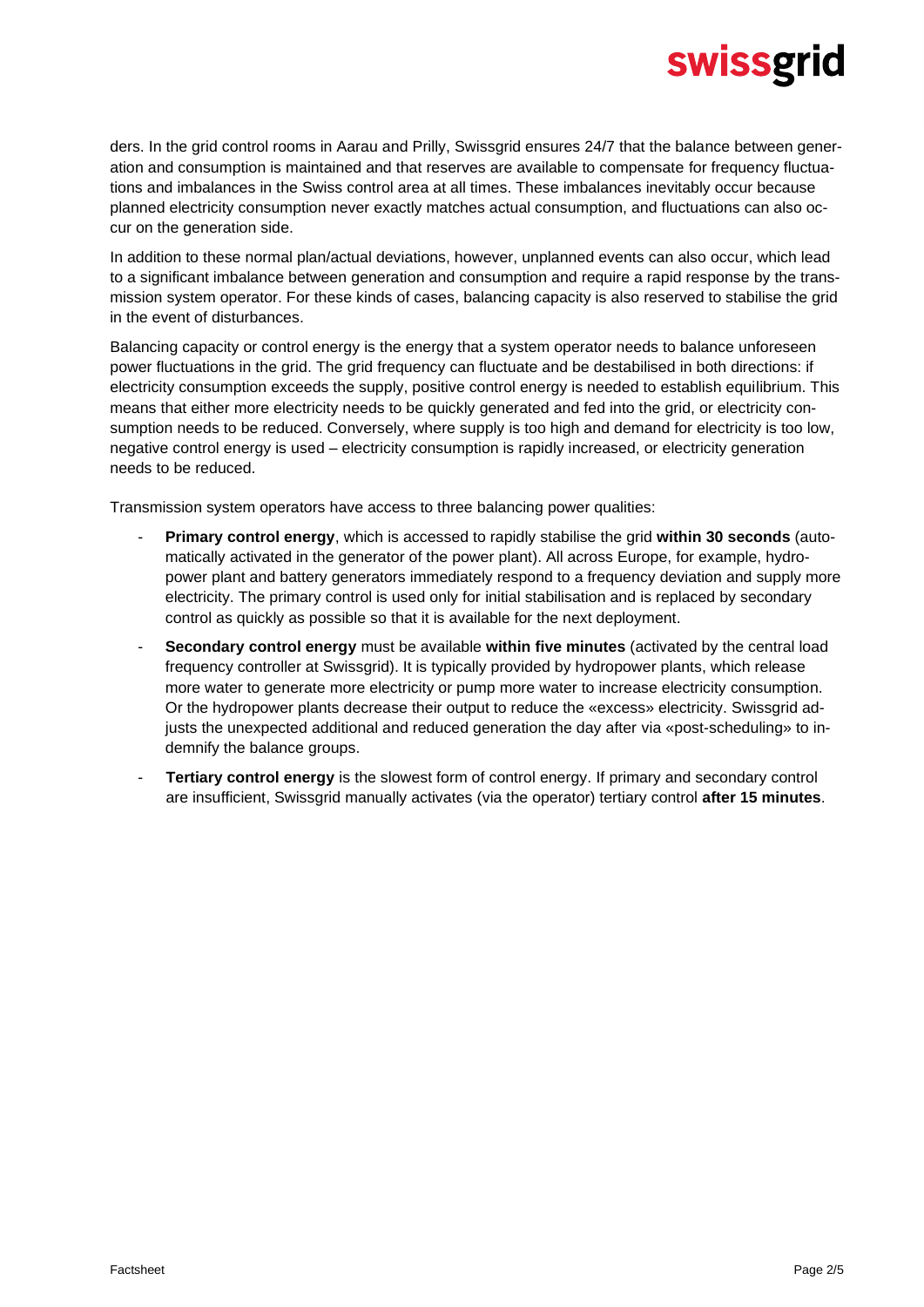

#### If oscillations occur, Swissgrid activates control energy in three stages

2 4. November 2021 | | Mit Energie in die Zukunf

The control energy market can be clearly explained by comparing it with adaptive cruise control in a vehicle. Adaptive cruise control detects a vehicle driving in front of you and automatically maintains the defined safety distance. If you are driving at 100 km/h, the safety distance should always be at least 50 m. If your vehicle approaches the one in front of you, your vehicle automatically brakes. If the distance increases, it accelerates. This stop-and-go method lets ensures constant compliance with the minimum distance.

A similar concept applies to the system frequency. It should always be 50 Hz. To balance fluctuations, energy needs to quickly be added or removed from the grid as required (similar to the acceleration and braking of adaptive cruise control).

Companies tender their flexible power on the control energy market on a daily or weekly basis. If a company's bid is successful, it is responsible for ensuring that its flexible installations can be switched on or off as necessary during the tendered time period. Swissgrid pays a premium for this availability. In addition, a price per megawatt hour is paid for the actual ramp-up and shut-down of the installations.

#### **4 How do balancing power platforms work, and TERRE in particular?**

PICASSO, MARI and TERRE are three digital platforms on which control energy and ancillary services are to be auctioned, billed and monitored within the European internal market for electricity in future. These are standard products with a defined time in the control energy segment. The TERRE platform was launched in 2020, while MARI and PICASSO will follow from 2022.

Once a country in the TERRE association reports demand for control energy, the first step is to carry out analysis of the countries between which cross-border capacities for exchanging control energy remain available.

Specifically, the hourly TERRE process proceeds as follows: the ancillary service providers (ASP) of every participating country send their transmission system operator (TSO) the control energy tenders for the coming hour. Every TSO transfers these tenders, together with its control energy demand and the available cross-border capacity, to the common optimisation platform «Libra». This determines the optimal economic method of covering the control energy demand of all TSOs and sends the results (covered control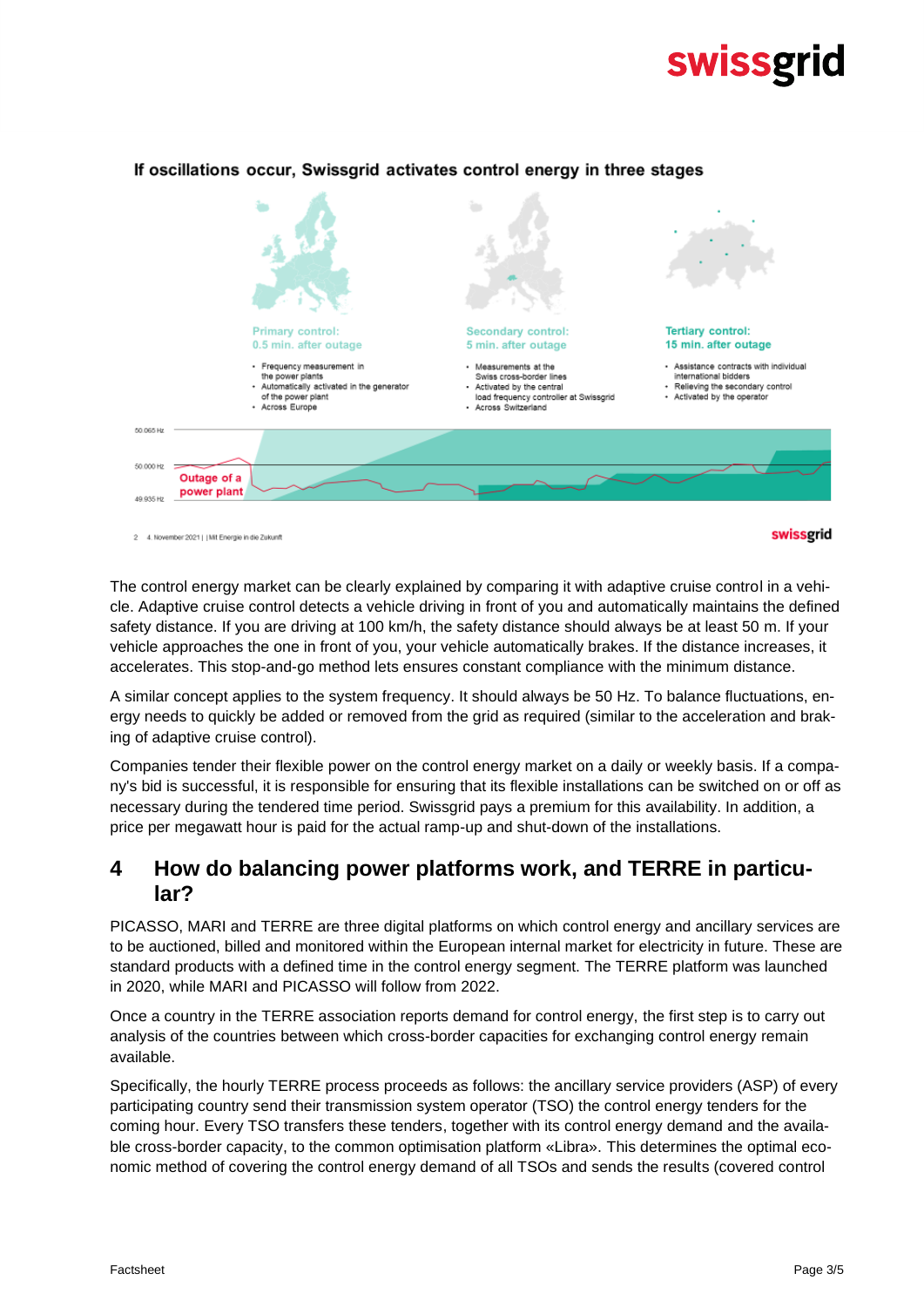energy demand and selected balancing power tenders) to the relevant TSOs. Every TSO then calls the accepted tenders from their ASPs.



#### Swissgrid is involved in the following international collaborations

### **5 Benefits of TERRE for Switzerland**

Previously, tertiary control energy was virtually exclusively the domain of national markets. Swissgrid's participation in the TERRE cooperation ensures that Switzerland is considered at the operational level in the critical period close to real-time operation.

If Swissgrid were excluded from TERRE, it would be made aware of cross-border load flows resulting from trade via the TERRE platform only at very short notice (approx. 15 minutes beforehand). This would lead to a further increase in unplanned load flows in the Swiss grid and make it even more challenging to ensure grid stability. In addition, the EU transmission system operators would not have access to flexible Swiss hydropower, which accounts for a key part of their control energy, particularly in France.

#### **6 Reasons for the threat of exclusion**

As an electricity agreement is still not in place with the EU, according to the Electricity Balancing Guideline (EB GL), Switzerland's participation in TERRE is possible only if Switzerland's exclusion could lead to unplanned physical power flows through Switzerland that would place the system security of the region at risk. This danger was confirmed in an «All TSO Opinion» (December 2017) and by ACER (April 2018). Initial operational findings also support this analysis. The TERRE cooperation partners therefore support Swissgrid's continued participation for system security reasons.

However, from the EU Commission's perspective, Swissgrid's participation breaches the Electricity Balancing Guideline (Art. 1.6 and 1.7 EB GL) and would be possible only if the EU Commission reaches a positive decision. The EU Commission is currently of the opinion that the preconditions for such a decision are not in place. The EU Commission also argues that Swissgrid's participation in TERRE is not essential to ensure system security. According to the EU Commission, the European TSOs would have adequate emergency measures at their disposal to take action in the event of disruptions in operation, even without Swissgrid.